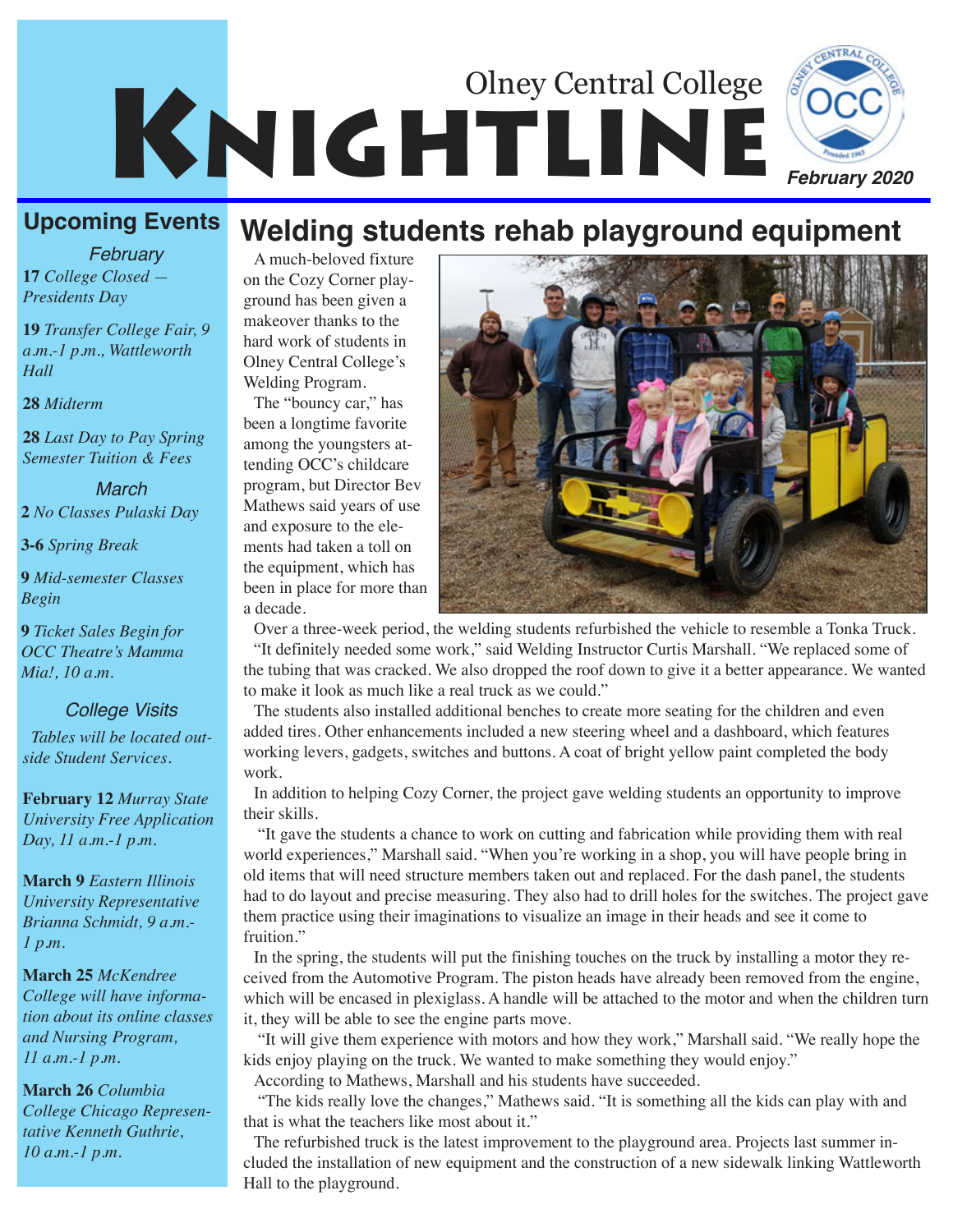## **OCC Theatre announces cast for 'Mamma Mia!'**

Cast members have been selected for the Olney Central College Theatre's upcoming production of "Mamma Mia!," sponsored by TrustBank.

Names of the characters and cast members are **Donna Sheridan**, Jessica McDonald; **Sophie Sheridan**, Taylor Meritt; **Tanya Cresham-Leigh**, Kate Spiller; **Rosie Mulligan**, Brenna Keeler; **Sam Carmichael**, Andrew Pittman; **Harry Bright**, Derek Mason; **Bill Austin**, Andrew Flynn; **Sky**, Dylan Reed; **Ali**, Delaney Shryock; **Lisa**, Amelia Ginder; **Pepper**,



Keegan Tucker; **Eddie**, Harrison Hahn; and **Reverend Alexandria**, Bea Gardner.

The ensemble includes: Bea Gardner, Kenzie Stubbe, Nikki Strohl, Katie Zuber, Sophia Ranes, Summer Culpepper, Bryce Klingler, Shaun Hopkins, Pat Foust, Blaine Niebrugge, Grace Hahn, Neita Lenear, Harrison Walker, Tracy Snyder, Emily Smith, Ashton Wesley, Chris McDowell, Colby Garrard, Haylie Roark, Jason Klingler, Heather Ackman and Jason Shryock.

Evening performances are scheduled for 7 p.m. on March 20, 21, 26, 27 and 28. Afternoon shows will begin at 2 p.m. on March 22 and 29.

Tickets are \$12 and will go on sale at 10 a.m. on Monday, March 9.

Tickets may be purchased online at www.iecc.edu/occtheater or by calling 618-395-7777, ext. 2408.

## **DID YOU DROP A CLASS THIS SPRING? DO YOU NEED A CLASS TO GRADUATE?**

### **Complete a Course in Just 8 Weeks**

ENG 1101 Intro. to Composition, 1:00 PM-2:50 PM, Mon., Wed. & Fri.

MTH 1102 College Algebra (Hybrid), 10:00 AM-10:50 AM, Mon.-Thurs.

MTH 1103 Liberal Arts Math (Hybrid), 8:00 AM-9:15 AM, Tues. & Thurs.

## **ONLINE CLASSES**

**PRE 0420 Intermediate Algebra REM 0422 Math Literacy** 

**ENG 1101 Intro. to Composition** 



**LSC 1105 Environmental Biology LSC 1107 Introduction to Human Genetics** PLS 2101 Government of the U.S.

**SOC 2102 Social Problems & Trends** 

**Contact OCC Student Services** 618-395-7777 to Register

**Classes Meet March 9-May 7**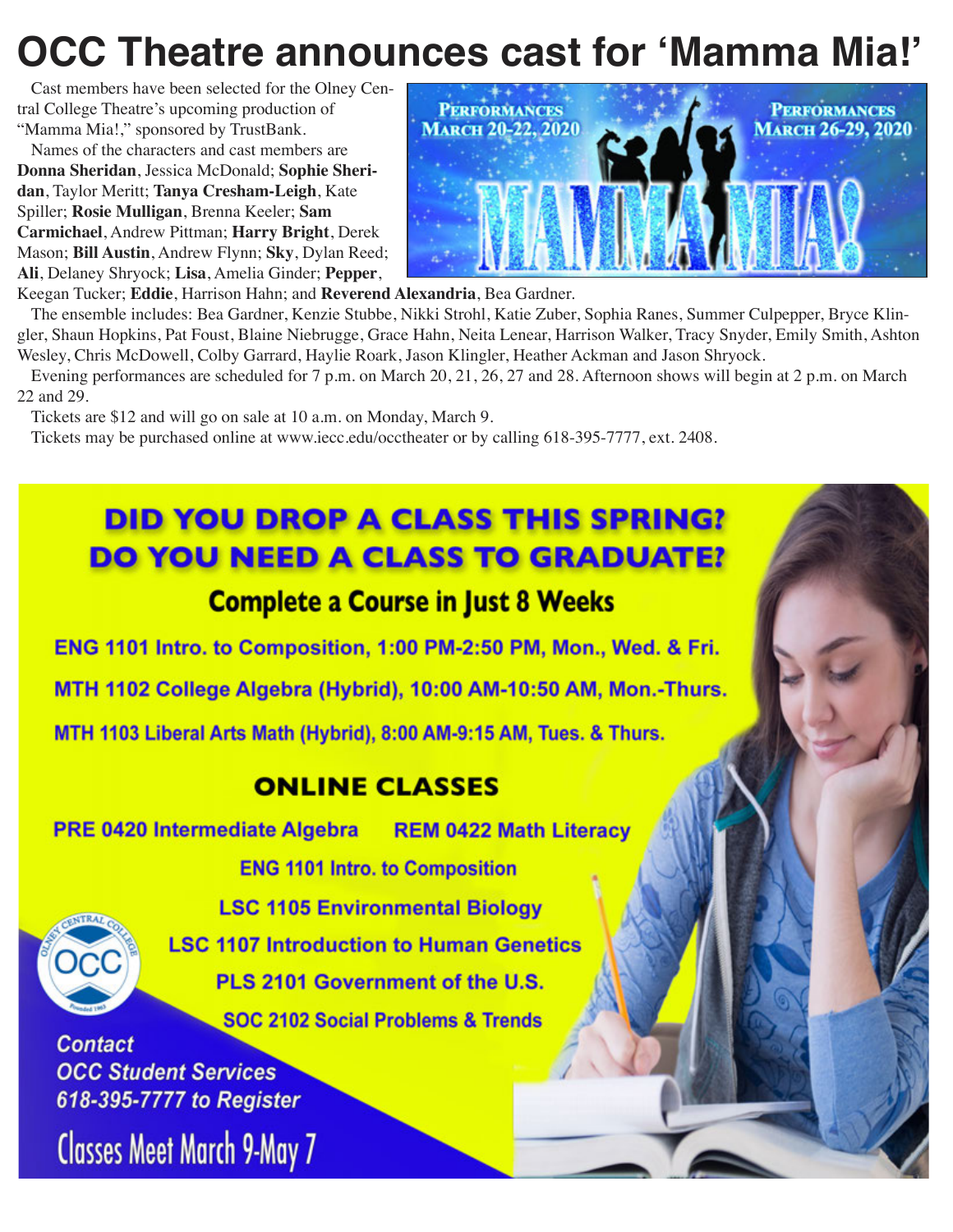## **Sheri Gray joins OCC as Advisor/Recruiter**

Sheri Gray has returned to Olney Central College as an Advisor/Recruiter.

Gray previously worked for the Illinois Eastern Community Colleges District for five and half years as an advisor for the Educational Talent Search Program at OCC. For the past 12 years, she has taught English in the Richland County School District.

"I am very excited to be back at the college," Gray said. "One of the things I really enjoyed with ETS was advising because you get to provide individual attention to the student. I am looking forward to doing that again. I am also working with a great group of people. I always knew I wanted to end up here again."

Gray earned both an associate's degree and Cosmetology Certificate at OCC. She transferred to the University of Illinois at Champaign where she completed a bachelor's degree in history and later received her master's degree in education from Greenville University.

Both Gray and fellow Advisor/Recruiter Jodi Schneider will be traveling to area high schools in the coming weeks. Gray is looking forward to meeting with students.

"I enjoy public speaking and I am really excited about this opportunity," she said. "I can't stress how much OCC has done for me. I hope that comes out when I'm recruiting. There is so much this school can offer and I'm excited to share that with the students. I know OCC helped me in my career path. I'm very thankful for this opportunity to get back to my roots."

A native of Richland County, Gray resides in Olney with her husband, Micah, who was a member of the Blue Knights Baseball team. They have two daughters ages 8 and 10.

Gray is active in the Mt. Gilead Church in Olney and currently serves as the facilitator for the Richland County CEO Program.

## **Transfer College Fair Feb. 19**

Olney Central College will host a Transfer College Fair from 9 a.m. to 1 p.m. on Wednesday, Feb. 19 with tables located throughout Wattleworth Hall.

Representatives from the following institutions will attend: Western University, Chamberlain University, Columbia College



Chicago, Eastern Illinois University, Indiana University, MacMurray College, McKendree University, Indiana Wesleyan University, Southern Illinois University at Carbondale, Vincennes University, Greenville University and the University of Illinois.

For more information, contact Jodi Schneider at schneiderj@iecc.edu or call 618-395-7777, ext. 2018.

## Food for Thought items available in Student Services

If you forget your lunch, need a snack before a test or your cabinets are running low, stop by Student Services and pick up an item from the "Food for Thought" basket. The basket is located at the reception desk.



### *Sports Schedule* **Men's Basketball**

**Feb. 12 —** OCC at Vincennes, 6 p.m. Feb.  $15 - OCC$  vs. Lewis  $\&$ Clark, 3 p.m. at home **Feb. 19 —** OCC vs. Lincoln Trail, 7:30 p.m. at home **Feb. 22 —** OCC vs. Southeastern Illinois, 3 p.m. at home **Feb. 24 —** OCC at John A. Logan, 7 p.m. **Feb. 26 —** OCC at Shawnee, 7:30 p.m.

### **Women's Basketball**

**Feb. 12 —** OCC at Vincennes, 4 p.m. **Feb. 19 —** OCC vs. Lincoln Trail, 5:30 p.m. at home **Feb. 22 —** OCC vs. Southeastern Illinois, 1 p.m. at home **Feb. 24 —** OCC at John A. Logan, 5 p.m. **Feb. 26 —** OCC at Shawnee, 5:30 p.m.

### **Baseball**

**Feb. 17 —** OCC at Union, 1 & 4 p.m. **Feb. 18 —** OCC at Cumberlands, 1 & 4 p.m. **Feb. 28-March 2 —** OCC at Ripken. Experience

### **Softball**

**Feb. 15 —** OCC at Mississippi Delta, noon & 2 p.m. **Feb. 16 —** OCC at Coahoma, 1 & 3 p.m. **Feb. 27- March 2 —** OCC at Myrtle Beach, S.C.

### **Art Club to host first meeting Feb. 19**

OCC's Art Club is reforming. Students interested in art are invited to attend the initial meeting at 1 p.m. on Wednesday, Feb. 19 in Room 202. Participants are not required to be enrolled in an art course.

For more information, contact Advisor Heather Sandy at sandyh@iecc.edu or call 618-395-7777, ext. 2220.